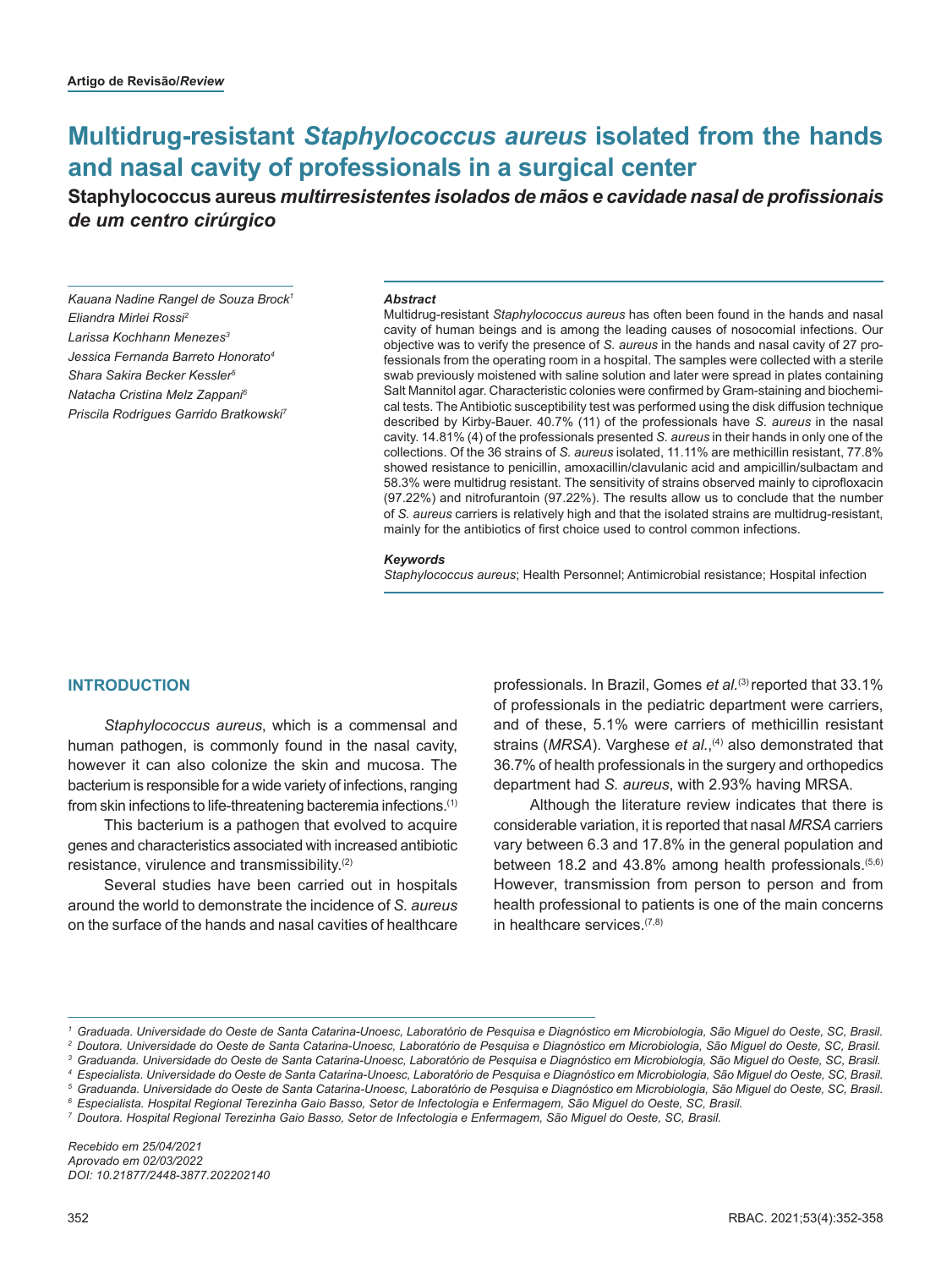*S. aureus* infections are responsible for approximately 10% of hospital infections and the mortality attributed to bacteremia in children has been reported as 0.7%-5.1%, and up to a third of patients with *S. aureus* develop complications such as bacteremia, endocarditis, pneumonia, sepsis and vancomycin treatment.<sup>(9)</sup>

In addition to the incidence of this bacterium in hospital environments, one of the biggest problems is the resistance to antimicrobials developed by *S. aureus*, which makes its removal difficult and, consequently, the control of infections.(10)

The rise of antimicrobial-resistant *S. aureus* and the steady increase in rates of methicillin-resistant *S. aureus* (*MRSA*) pose a greater risk and burden to health services worldwide, presenting global health issues.<sup>(11)</sup>

In the last few years, several studies have shown that in patients treated with cardiac, orthopedic and spine surgery, nasal colonization of *S. aureus*, especially *MRSA,* can increase the risk of acquiring infections after surgery.(12) Thus, since infections at the surgical site are frequent, often requiring prolonged hospitalizations, elongated treatments with antibiotics and additional surgical procedures, control and prevention measures are necessary.<sup>(13)</sup>

Thus, in view of the above, the present study aimed to identify the presence of *S. aureus* on the surfaces of the hands and nasal cavity of professionals working in the operating room at a hospital; considering that they are subject to colonization by typically hospital microorganisms and they are often multiresistant; placing them in the condition of carriers, disseminators and responsible for outbreaks of nosocomial infections. In addition, they act in contact with the patient during the pre-operative period until the post-operative period, with the possibility of transferring multiresistant strains of *S. aureus*, increasing the risk of infections since the patient is exposed during and after the surgery.

## **MATERIAL AND METHODS**

The methodological procedures were performed at the Research and Diagnostic Laboratory in Microbiology at UNOESC, Campus of São Miguel do Oeste. To carry out this research, this project was submitted to the University's ethics committee, having been approved under protocol number 3.818.499.

## **Sample collection**

Sample collections were carried out in inside of nasal cavity and in the hands of 27 healthcare professionals. They had worked in the hospital's operating room, used as criteria for choosing the participants of this study.

The nasal cavity samples were collected by rotating a sterile swab previously moistened with saline solution in both nostrils of the participants of the present study.<sup>(14)</sup>

The collection of samples from the hands of the participants, in turn, was performed with a sterile swab previously moistened with saline solution, which was rubbed three times on each finger of the hand, in the region between the fingers and inside of the hands.

All swabs from both nasal swabbing were transported inside tubes containing saline solution, packed in a thermal box and subsequently taken to the laboratory for analysis.

The sample collections were performed monthly by a nurse from the hospital, from August to December 2019, always the same professionals.

#### **Isolation and identification of** *S. aureus*

All samples from the nasal cavity and hands were used for inoculation onto plates containing the selective medium (Sal Mannitol agar) and incubated in a bacteriological incubator at  $36 \pm 1^{\circ}$ C for 24-48 hours. Characteristic (yellow) colonies were confirmed by Gram staining and specific biochemical tests for the identification of *S. aureus*, according to Koneman *et al.*<sup>(15)</sup> and Maccfadin.<sup>(16)</sup> The confirmed strains for *S. aureus* were subjected to the antimicrobial susceptibility test.

#### **Antibiotic sensitivity test**

The antimicrobial susceptibility test was performed using the disk diffusion technique described by Kirby-Bauer according to the methodology recommended by the Brazilian committee on antimicrobial susceptibility testing - BR Cast.(17)

The strains were inoculated in Nutrient broth, being incubated at 36  $\pm$  1°C for approximately 6 hours. After this period, the density of the suspension was compared and adjusted to the standard 0.5 of Maccfarland.

Subsequently, with the aid of a swab, the samples were inoculated and spread on the surface of plates containing Mueller-Hinton agar, taking care to obtain a uniform spreading.

Then, the bio-disks were placed on the agar surface, with the aid of sterile forceps and applying light pressure on the disc, to obtain an adherence on the surface of the medium. Each one was positioned in a way to maintain a distance of 3 cm between them.

Susceptibility to the following antimicrobials was evaluated: oxacillin (1µg), penicillin (10µg), clindamycin (2µg), tetracycline (30µg), erythromycin (15µg), sulfazotrim (25µg), rifampicin (5mcg), amoxicillin / clavulanic acid (30µg), cefazolin (30µg), azithromycin (15µg), ampicillin / sulbactam (20  $\mu$ g), gentamicin (10  $\mu$ g), amikacin (30 $\mu$ g), cefoxitin (30µg), nitrofurantoin (300µg), ciprofloxacin (5µg), cefotaxime (30µg). In this study, the strain S. aureus ATCC 25923 was used as a control.

The results were read after 16-20 hours of incubation, by measuring the halos, with the aid of a millimeter ruler and table for reading the sensitivity to antimicrobials.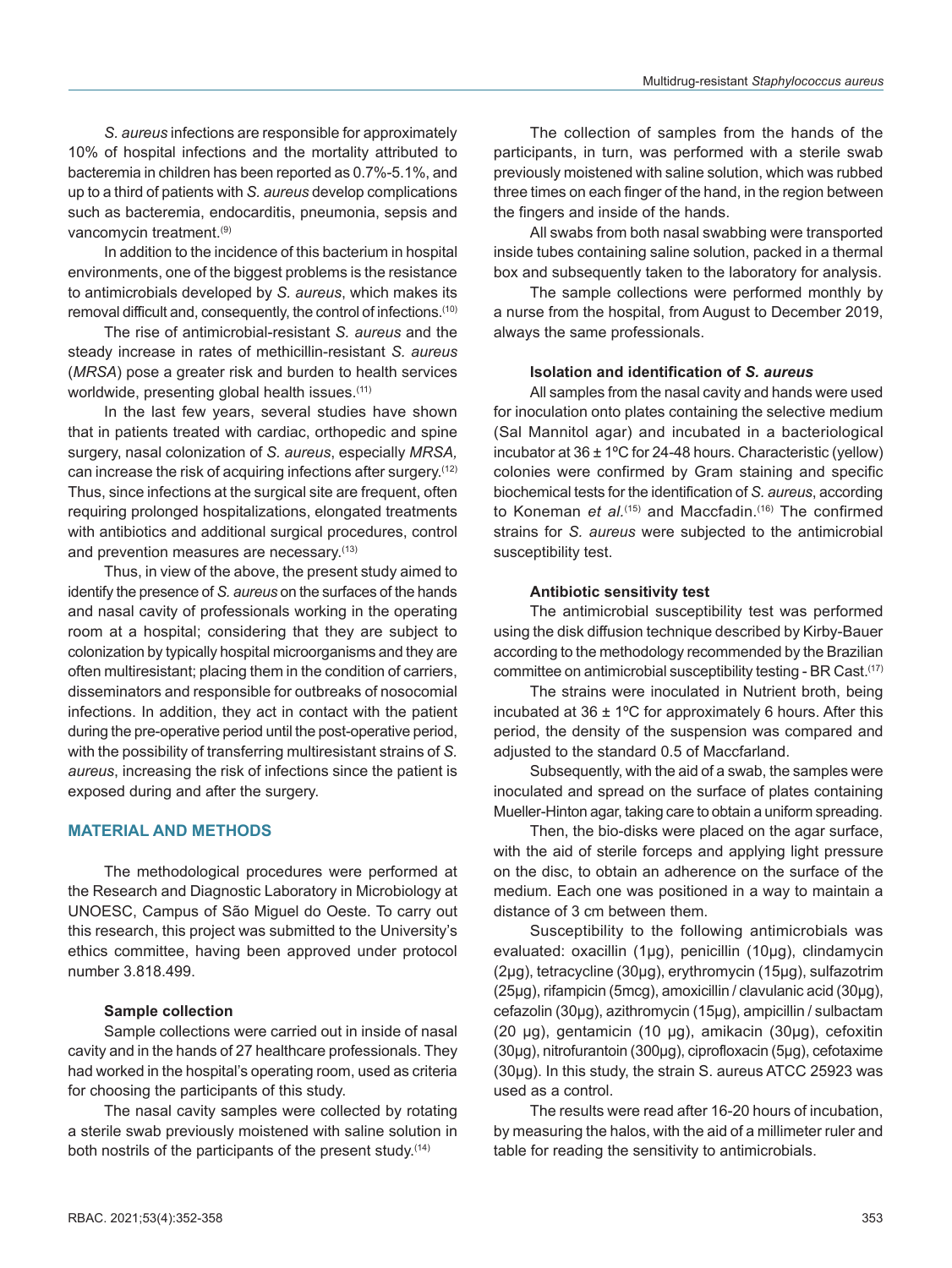Were characterized as multidrug-resistant microorganisms those resistant to three or more classes of antimicrobials.(18)

#### **Prevalence of** *S. aureus* **and** *MRSA* **in healthcare professionals**

Professionals who presented the bacteria at least twice during the study were considered as carriers of *S. aureus*.

In addition, a professional who had a strain of *S. aureus* with an inhibition zone <22 mm for cefoxitin was considered as carrier of *MRSA*. (17)

To discuss the results, the strains isolated from the nasal cavity were called N1 to N27 and M1 to M27 were the strains isolated from the hands of healthcare professionals.

## **STATISTICAL ANALYSIS**

The analysis of the patterns of antimicrobial sensitivity of *S. aureus* and colonization was performed with the SPSS version 16 package (SPSSInc., Chicago, IL, USA). The findings were analyzed statistically using descriptive statistics, frequency and percentage.

#### **RESULTS**

#### **Sociodemographic characteristics**

The age of the 27 participants varied between 20 and 50 years (average of 34.4 years). Sixteen were females (59.2%) and eleven males (40.7%).

## **Prevalence of S***. aureus* **in the hands and nasal cavities of health professionals**

The results showed that 40.7% (11) of the professionals in the hospital's surgical center have *S. aureus* in the nasal cavity, that is, they presented this bacterium at least twice during the performance of this study. 14.81% (4) of the professionals presented *S. aureus* on their hands in only one of the sample collections.

36 strains of *S. aureus* were isolated during the study, in which the second collection was the one with the highest (14) number of strains (Table 1).

The prevalence rate of *S. aureus* in healthcare professionals at the hospital's surgical center was very

similar in all three sample collections. In the first collection, 37% had *S. aureus* only in the nasal cavities and 3.7% only in the hands. In the second collection, 11 (40.7%) strains were isolated from the nasal cavity and 3 (11.1%) from the hands, and all professionals who presented the microorganism on the surface of the hands also presented in the nasal cavity. In the third collection, 11 (40.7%) of the strains were isolated from the nasal cavity and no strains were isolated from the hands.

The results showed that the prevalence of *S. aureus* was higher in the nasal cavity when compared to the number of strains isolated from the hands of healthcare professionals (Figure 1).

## **Antimicrobial susceptibility profile of isolated S***. aureus* **strains**

The susceptibility profile of the 36 strains of *S. aureus* isolated from the hands and nasal cavity of healthcare professionals demonstrated that the strains showed resistance of 77.78% to penicillin, amoxicillin / clavulanic acid and ampicillin / sulbactam (Table 2).

The antimicrobials in which the strains were most sensitive were cefazolin (88.89%), cefotaxime (88.89%), cefoxitin (88.89%), oxacillin (88.89%), gentamicin (91.67%), nitrofurantoin (97.22%) and ciprofloxacin (97.22%) (Table 2).

In addition, our results showed that of the 36 strains of *S. aureus* isolated during the three collections performed in the hands and nasal cavities of health professionals, 21 (58.3%) are multi-resistant, of which seven (19.4%) showed multidrug resistance for at least five different classes of antimicrobials.

#### **Prevalence of** *MRSA* **in healthcare professionals**

The results of this study showed that only one professional had strains of *MRSA*. As three collections were performed during the execution of this study, 4 strains of *MRSA* were isolated from the only professional carrier, three of them in the nasal cavity and one of them on the surface of the hands.

The susceptibility profile of *MRSA* strains shows that they are multidrug-resistant, in which all strains showed resistance to penicillin, amoxicillin / acid. clavulanic, cefazolin, ampicillin / sulbactam, oxacillin, cefotaxime and cefoxitin (Table 3).

Table 1 - Number of strains of *S. aureus* isolated from the nasal cavity and the surface of the hands of professionals in the operating room of a hospital.

| <b>Collect</b> | <b>Department</b>    | <b>Professionals</b><br>(n) | S.aureus strains in<br>nasal cavity | S.aureus strains on the<br>surface of the hands | <b>MRSA positive</b> |
|----------------|----------------------|-----------------------------|-------------------------------------|-------------------------------------------------|----------------------|
|                | Operating Room       | 27                          | 10                                  |                                                 |                      |
|                | Operating Room       | 27                          |                                     |                                                 |                      |
| 3              | Operating Room       | 27                          |                                     |                                                 |                      |
|                | <b>Total strains</b> |                             | 36                                  |                                                 |                      |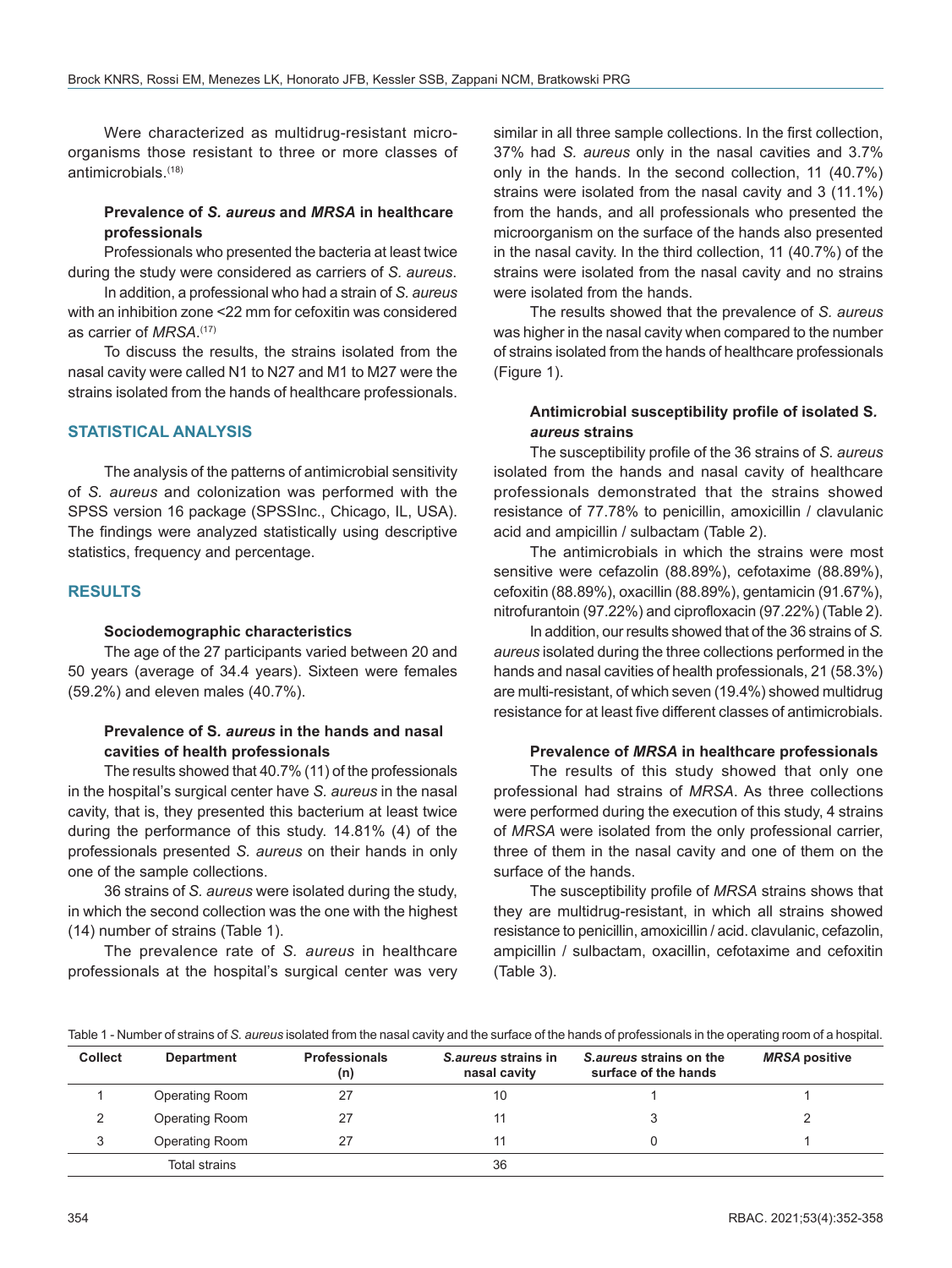



| Table 2 - Antimicrobial susceptibility profile of S. aureus strains isolated from the hands and nasal cavities of health professionals in the operating |  |
|---------------------------------------------------------------------------------------------------------------------------------------------------------|--|
| room of a hospital.                                                                                                                                     |  |

| <b>ANTIMICROBIAL</b>             | <b>SENSITIVE</b> | <b>EXPANDED SENSITIVITY</b> | <b>RESISTANT</b> |
|----------------------------------|------------------|-----------------------------|------------------|
| Amikacin 30                      | $31(86,11\%)$    | 2(5,56%)                    | $3(8,33\%)$      |
| Amoxicillin / Clavulanic acid 30 | $8(22,22\%)$     | $0(0\%)$                    | 28 (77,78%)      |
| Ampicillin / Sulbactam 20        | $8(22,22\%)$     | $0(0\%)$                    | 28 (77,78%)      |
| Azithromycin 15                  | 14 (38,89%)      | $3(8,33\%)$                 | 19 (52,78%)      |
| Cefazolin 30                     | 32 (88,89%)      | $0(0\%)$                    | 4 (11,11%)       |
| Cefotaxime 30                    | 32 (88,89%)      | $0(0\%)$                    | 4 (11,11%)       |
| Cefoxitin 30                     | 32 (88,89%)      | $0(0\%)$                    | 4 (11,11%)       |
| Ciprofloxacin 5                  | 35 (97,22%)      | $0(0\%)$                    | 1(2,78%)         |
| Clindamycin 2                    | 24 (66,67%)      | 6(16,67%)                   | 7 (19,44%)       |
| Erythromycin 15                  | 14 (38,89%)      | $3(8,33\%)$                 | 19 (52,78%)      |
| Gentamicin 10                    | 33 (91,67%)      | $0(0\%)$                    | $3(8,33\%)$      |
| Nitrofurantoin 300               | 35 (97,22%)      | $0(0\%)$                    | 1(2,78%)         |
| Oxacillin 1                      | 32 (88,89%)      | $0(0\%)$                    | 4 (11,11%)       |
| Penicillin G 10                  | $8(22,22\%)$     | $0(0\%)$                    | 28 (77,78%)      |
| Rifampicin 5                     | 18 (50%)         | $8(22,22\%)$                | 10 (27,78%)      |
| Sulfazotrim 25                   | 32 (88,89%)      | $0(0\%)$                    | 4 (11,11%)       |
| Tetracycline 30                  | 22 (61,11%)      | 9(25%)                      | 5 (13,89%)       |

OBS: It is called as sensitive increased exposure (I) when there is a high probability of therapeutic success if the exposure of the drug is increased by adjusting the dosage regimen or its concentration at the site of infection.(17)

Table 3 - Antimicrobial susceptibility profile of *MRSA* strains isolated from a surgical center healthcare professional.

| <b>Samples Collection</b> | <b>Positive Samples for MRSA</b> | Antimicrobial resistance                                                         |
|---------------------------|----------------------------------|----------------------------------------------------------------------------------|
| Collect 1                 | N <sub>11</sub>                  | PEN, AMC, CFZ, APS, CLI, OXA, RIF, SUT, CTX, CFO                                 |
| Collect 2                 | N <sub>11</sub><br>M11           | PEN, AMC, CFZ, APS, OXA, RIF, CTX, CFO<br>PEN, AMC, CFZ, APS, CLI, OXA, CTX, CFO |
| Collect 3                 | N <sub>11</sub>                  | PEN, AMC, CFZ, APS, OXA, CTX, CFO                                                |

Antibiotic caption: OXA: oxacillin; PEN: penicillin; AMC: amoxicillin / clavulanic acid; CFZ: cefazolin; APS: ampicillin / sulbactam; RIF: rifampicin; CTX: cefotaxime; CFO: cefoxitin; CLI: clindamycin; SUT: sulfamethoxazole / trimethoprim.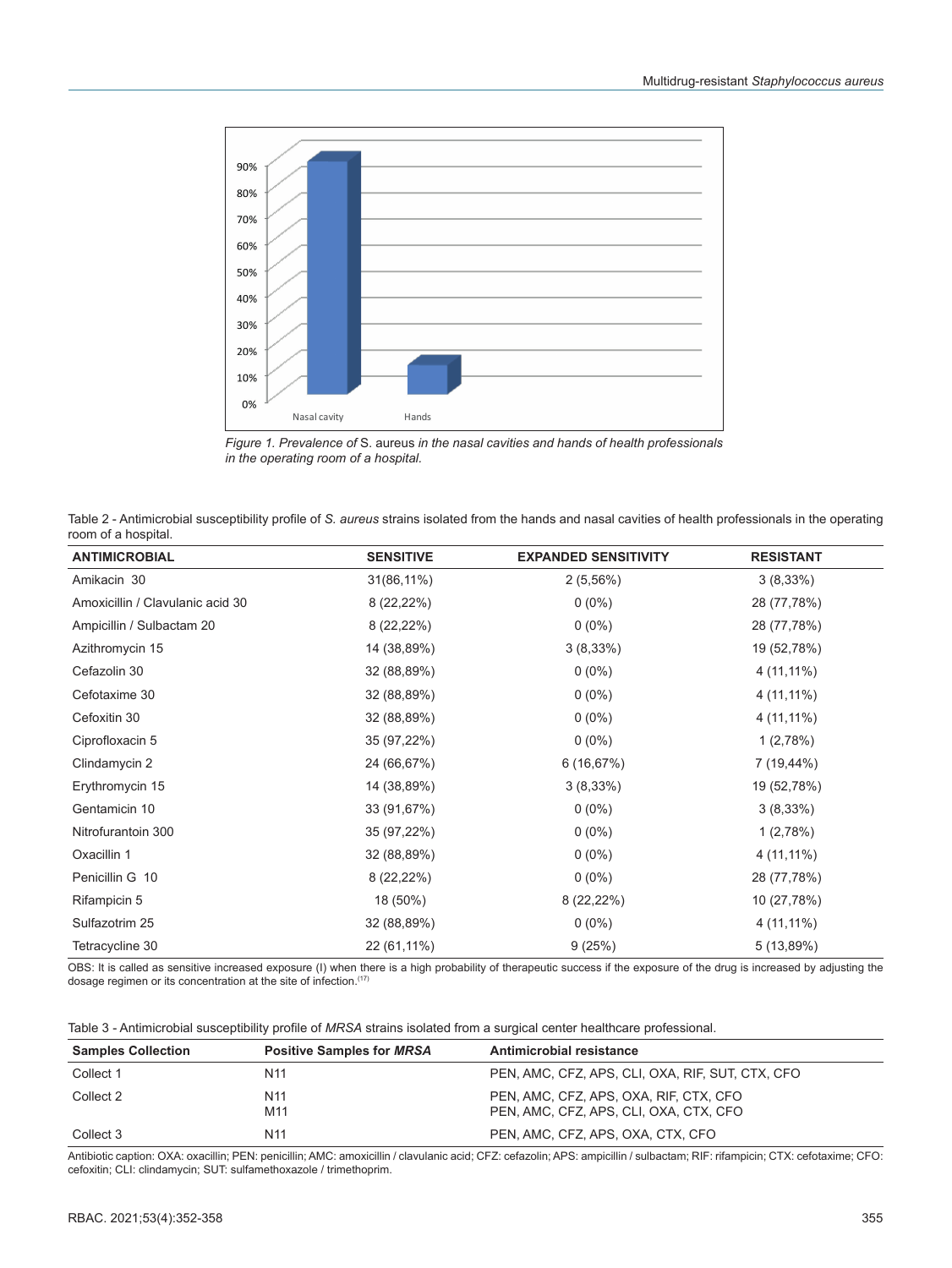#### **DISCUSSION**

Of the 27 professionals, the age ranged from 20 to 50 years, obtaining an average (34.4 years) data similar to a research conducted in northern Ethiopia, where Shibabaw, Abebe, Mihret<sup>(14)</sup> cite achieve an average age of 30.4 years old, an age group where the majority of the population is already working. On the other hand, the work by Barcudi *et al.*, (19) who compared the circulation of *MRSA* between the community and the hospital environment, obtained an average age of 24 years, a relatively smaller age group compared to the data obtained in our study.

In our study, the majority (59.2%) of the participants were female, corroborating the results of Pathare *et al.*<sup>(7)</sup> in which there was also a female predominance (82.6%) among the participants of their research.

The data found in our study are similar to several studies already carried out regarding health professionals with *S. aureus*. Our results (40.7% with *S. aureus* in the nasal cavities) are similar to those found by Pourramezan, Moghadam and Pourmand<sup> $(20)$ </sup> who of 133 participants, 53 (39.8%) had *S. aureus* in the nasal cavities.

The smallest number (14.81%) of *S. aureus* carriers in the hands found in our study was also reported by Castro *et al.*(21) who claimed to have found a lower percentage (8.9%) of strains of *S. aureus* in the hands compared to the nostrils (39.6%), corroborating to the hypothesis that a good part of healthcare professionals have a correct hygiene routine, since the hands are not a reflection of the nasal microbiota.

Nasal colonization by *S. aureus* is an important risk factor for the development of infections, because although colonization is generally harmless, the healthcare professional can be considered one of the exogenous sources of infections associated with health care.(22) The research by Moremi *et*  al.<sup>(23)</sup> reports that although the evidence is low, there is a possibility that healthcare professionals are reservoirs of *S. aureus*, for the cross-transmission of this bacteria; a fact that highlights the role of examining them as part of infection control measures hospital, especially during outbreaks.

The antimicrobial susceptibility profiles of *S. aureus* isolated from healthcare professionals revealed that 77.78% of the strains were resistant to the antibiotics penicillin, amoxicillin / clavulanic acid and ampicillin / sulbactam, these results being similar to a study conducted in a hospital in Ghana by Walana *et al.*<sup>(24)</sup> who reported 81.5% of strains resistant to amoxicillin. Furthermore, Chinnambedu *et al.*, (11) demonstrated that a large number of strains (95.2%) were resistant to penicillin.

These resistance found for the aforementioned antibiotics can be explained by the fact that these antimicrobials are frequently used to treat common infections in the clinical routine in health centers and hospitals, causing concern regarding the high percentage of resistant strains, mainly because *S. aureus* it is one of the most common microorganisms involved in nosocomial infections.

The high sensitivity (97.22% of the strains) to the antimicrobials nitrofurantoin and ciprofloxacin are similar to the results found by Chinnambedu *et al.*,<sup>(11)</sup> in southern India, who also found that the antibiotic nitrofurantoin was the one with the lowest level of resistance, thus concluding that the classes of nitrofurans and quinolones are highly sensitive to the strains of *S. aureus* tested.

The multidrug resistance (58.3%) found in the strains isolated in this study has been one of the main concerns and discussions, as many studies report this problem faced by healthcare professionals.

Especially the multidrug resistance of *S. aureus* strains has been observed for many years. In the work carried out by Nur *et al.*,<sup>(25)</sup> still in 1997, 26% of multidrug-resistant strains were diagnosed. Recently, Walana *et al.*<sup>(24)</sup> reported that 18.5% of *S. aureus* were multidrug-resistant.

This information causes concern, since in a hospital environment, patients are immunocompromised, receiving high doses of drugs that sometimes have side effects, weakening them even more, which makes them a target for multi-resistant bacteria and few therapeutic options, as well as being able to cause outbreaks of infections.

According to Walana *et al.*<sup>(24)</sup> as antibiotics are widely used in health facilities, professionals who work in these places are generally colonized by multidrug-resistant strains and the *S. aureus* infections resulting from these people are difficult to treat.

Another clinically important challenge associated with *S. aureus* is the development of strains resistant to methicillin / oxacillin which are most often resistant to other antibiotics as well.

In our work we found a low number (only one professional) of people with *MRSA*. Some articles also report the low prevalence of this microorganism, such as the study conducted by Rao, Nayak and Prasad,<sup>(26)</sup> with 3.7% of *MRSA* carriers. On the other hand, it is common to find other studies in the literature that demonstrate a higher prevalence of this bacteria in healthcare professionals such as Safdari *et al.*, (27) who reported the prevalence of *MRSA* in 31% of professionals.

The prevalence rate (11.11%) of *MRSA* in our research is similar to the studies by Pathare *et al.*<sup>(8)</sup> and Buenaventuraalcazaren *et al.*(28) who reported prevalence of *MRSA* in healthcare professionals of 15.1% and 13% respectively.

Periodic screening of caregivers and healthcare professionals to identify carriers is essential to prevent hospital infections associated with *MRSA* in a healthcare setting. In Brazil, several studies have demonstrated a prevalence of *S. aureus* infections acquired in hospitals, ranging from 17% to 26%, and approximately 70% to 100% of these infections are caused by multi-resistant strains.(29)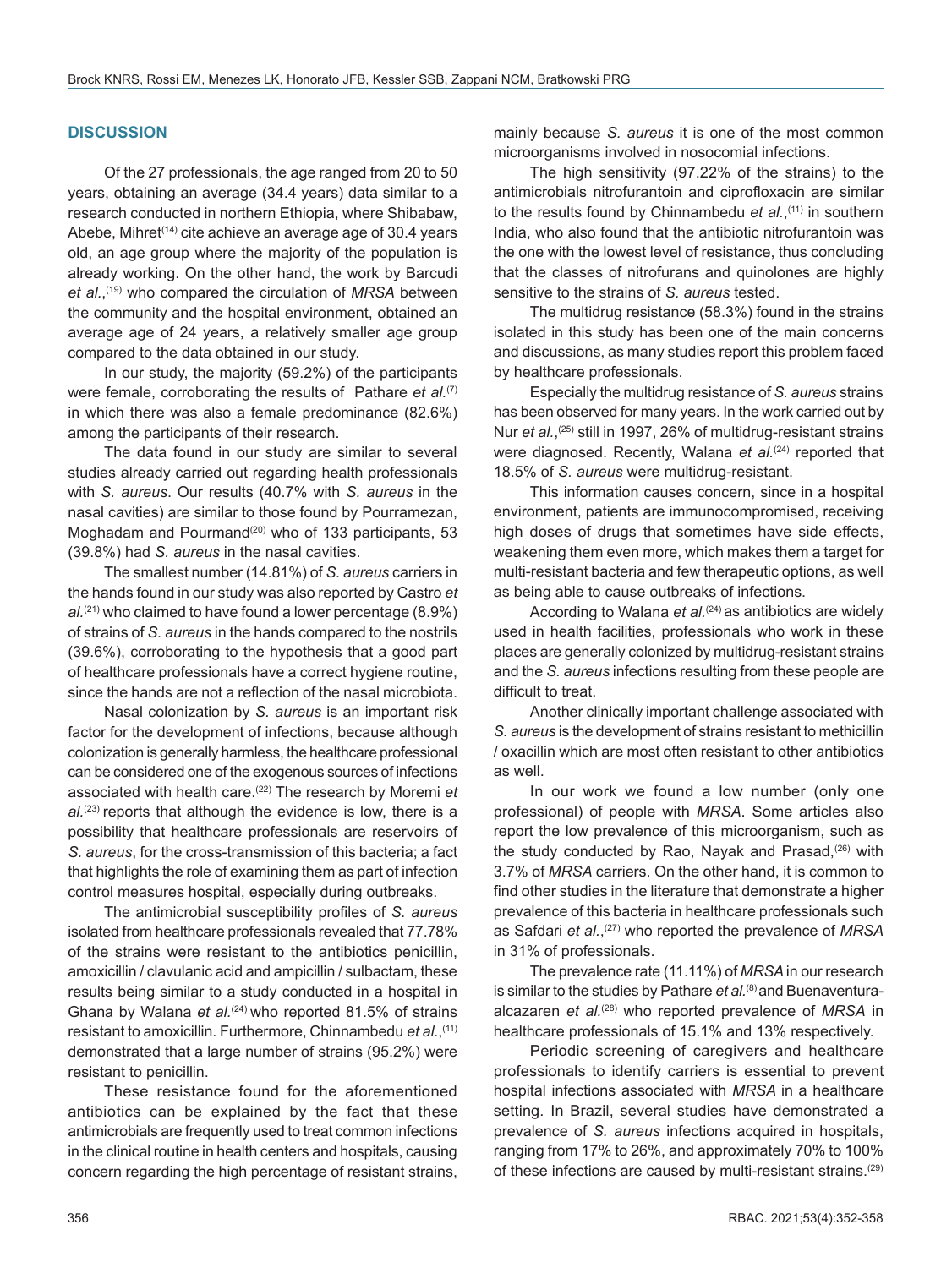Therefore, as infections resulting from these *MRSA* strains are difficult to treat, the resulting effects include prolonged hospitalization and increased healthcare costs.(30) For this reason, the ecological niche and the virulence nature of *S. aureus*, together with the growing concerns about antibiotic resistance, could justify the need for healthcare centers to monitor the nasal transport rate of their staff, patients and caregivers, in order to avoid possible sources of outbreaks associated with *S. aureus*.

#### **CONCLUSION**

The results found in this research allow us to conclude that healthcare professionals may be carriers of multiresistant *S. aureus* and that the nasal cavity still is one of the main sites colonized by this bacterium. The low rate of *S. aureus* isolated from the hands may be an indicative that the professionals at this hospital have a correct hand hygiene routine.

Besides that, we can conclude that the resistance of *S. aureus* strains to the antimicrobials penicillin, amoxicillin / clavulanic acid and ampicillin / sulbactam may be related to the frequent use of this class of antimicrobials in the treatment of infections.

In this study, were isolated strains of *MRSA* only from one professional, which becomes an important result, since *MRSA* is the main microorganism responsible for infections in the hospital environment and *MRSA* infections are a problem of clinical and public health importance.

Thus, it is suggested that safety regulations with the patient and hygiene protocols should be followed by all professionals, including those without *S. aureus*, since it is extremely important to prevent the spread and promote prevention and control of infections, ensuring greater safety for patients and hospital professionals.

#### **ACKNOWLEDGEMENTS**

Our acknowledgements to all health workers that participated in this study. Special thanks to nurse Natacha Melz Zappani and doctor Priscila Rodrigues Garrido Bratkowski for actively participating in this research.

We also thank the University of West of Santa Catarina, São Miguel do Oeste and the government of the state of Santa Catarina for providing financial resources to carry out this research.

#### *Resumo*

Staphylococcus aureus *multirresistente tem sido frequentemente encontrado nas mãos e cavidades nasais de seres humanos, sendo uma das principais causas de infecção nosocomial. O objetivo deste trabalho foi verificar a presença de* S. aureus *nesses sítios anatômicos em 27 profissionais de saúde que trabalham em centro cirúrgico. As amostras foram obtidas por swabs estéreis, previamente humedecidos com solução salina, que posteriormente foram semeados em placas de Petri contendo ágar manitol salgado.* 

*As colônias com aspecto característico foram coradas pelo Gram e submetidas a testes bioquímicos para sua confirmação. Provas de susceptibilidade a antimicrobianos foram também realizadas, utilizando a técnica de difusão em disco descrita por Kirby-Bauer. 40,7% (11) dos profissionais apresentram S. aureus nas cavidades nasais e 14,81% (4) apresentaram esse microrganismo nas mãos, pelo menos, em uma das coletas. Das 36 cepas de* S. aureus *isoladas, 11,11% apresentaram resistência à meticilina, 77,8% apresentaram resistência à penicilina, amoxacilina/ácido clavulânico e ampicilina/ sulbactam e 58,3% se mostraram multirresistentes. A sensibilidade das cepas foi observada principalmente para ciprofloxacina (97,22%) e nitrofurantoína (97,22%). A partir dos resultados encontrados é possível concluir que o número de portadores de* S. aureus *é relativamente alto e que as cepas isoladas são resistentes a múltiplas drogas, principalmente àquelas de primeira escolha, empregadas para controlar infecções comuns.*

#### *Palavras-Chave*

Staphylococcus aureus*, Profissional de Saúde, Resistência a antimicrobianos, infecção hospitalar*

#### **REFERENCES**

- 1. Bouchiat C, Grando J, Saadatian-Elahi M, Landelle C, Boisset S, Vandenesch F, *et al. Staphylococcus aureus* nasal carriage among healthcare professionals: Unexpected categories at risk. Revue D'Épidémiologie Et de Santé Publique. 2018 jul; 66:231-446.
- 2. Loftus RW, Dexter F, Robinson ADM. High-risk *Staphylococcus aureus* transmission in the operating room: A call for widespread improvements in perioperative hand hygiene and patient decolonization practices. American Journal of Infection Control. 2018 Oct; 46(10):1134-1141.
- 3. Gomes IM, Marlow MA, Pinheiro MG, de Freitas MF, Fonseca FF, Cardoso CA, Aguiar-Alves F. Risk factors for *Staphylococcus aureus* and methicillin-resistant *S aureus* colonization among health care workers in pediatrics departments. American Journal of Infection Control. 2014 Aug; 42(8):918-20.
- 4. VargheseS, Ramakrishnan D, Rajahamsan J, Balakrishnan SK, Mercybai IR, Valamparampil MJ, *et al. Staphylococcus aureus* carrier state among surgery and orthopedics health care personnel of a tertiary care center. Clinical Epidemiology And Global Health. 2018 Sept; 6(3):105-108.
- 5. Ozgüven A, Tünger O, Cetin CB, Dinç G. Investigation of nasal carriage of community-acquired methicillin resistant *Staphylococcus aureus* in primary and high school students. Mikrobiyol Bul. 2008 Oct; 42 (4): 661-7.
- 6. Treesirichod A, Hantagool S, Prommalikit O. Nasal carriage and antimicrobial susceptibility of *Staphylococcus aureus* among medical students at the HRH Princess Maha Chakri Sirindhorn Medical Center, Thailand: a cross sectional study. Journal of Infection and Public Health. 2013 Jun; 6(3): 196-201.
- 7. Pathare NA, Asogan H, Tejani S, Al Mahruqi G, Al Fakhri S, Zafarulla R, *et al.* Prevalence of methicillin resistant *Staphylococcus aureus* [*MRSA*] colonization or carriage among health-care workers. Journal Of Infection And Public Health. 2016 sept; 9(5):571-576.
- 8. Asaoka K, Endo S, Suzuki Y, Komuro S, Nemoto T, Kaku M. Hand hygiene using a new hand-cleansing formulation without sanitizers: Effect on *Staphylococcus aureus* removal and recovery of properties against skin damage. American Journal of Infection Control. 2016 Aug 1; 44(8):e129-32.
- 9. Hamdy RF, Dona D, Jacobs MB, Gerber JS. Risk Factors for Complications in Children with *Staphylococcus aureus* Bacteremia. The Journal of Pediatrics. 2019 May; 208:214-220. e2.
- 10. Álvarez A, Fernández L, Gutiérrez D, Iglesias B, Rodríguez A, García P. Methicillin-Resistant *Staphylococcus aureus* in Hospitals: Latest Trends and Treatments Based on Bacteriophages. Journal of Clinical Microbiology. 2019 Nov 22; 57(12): e01006-19.